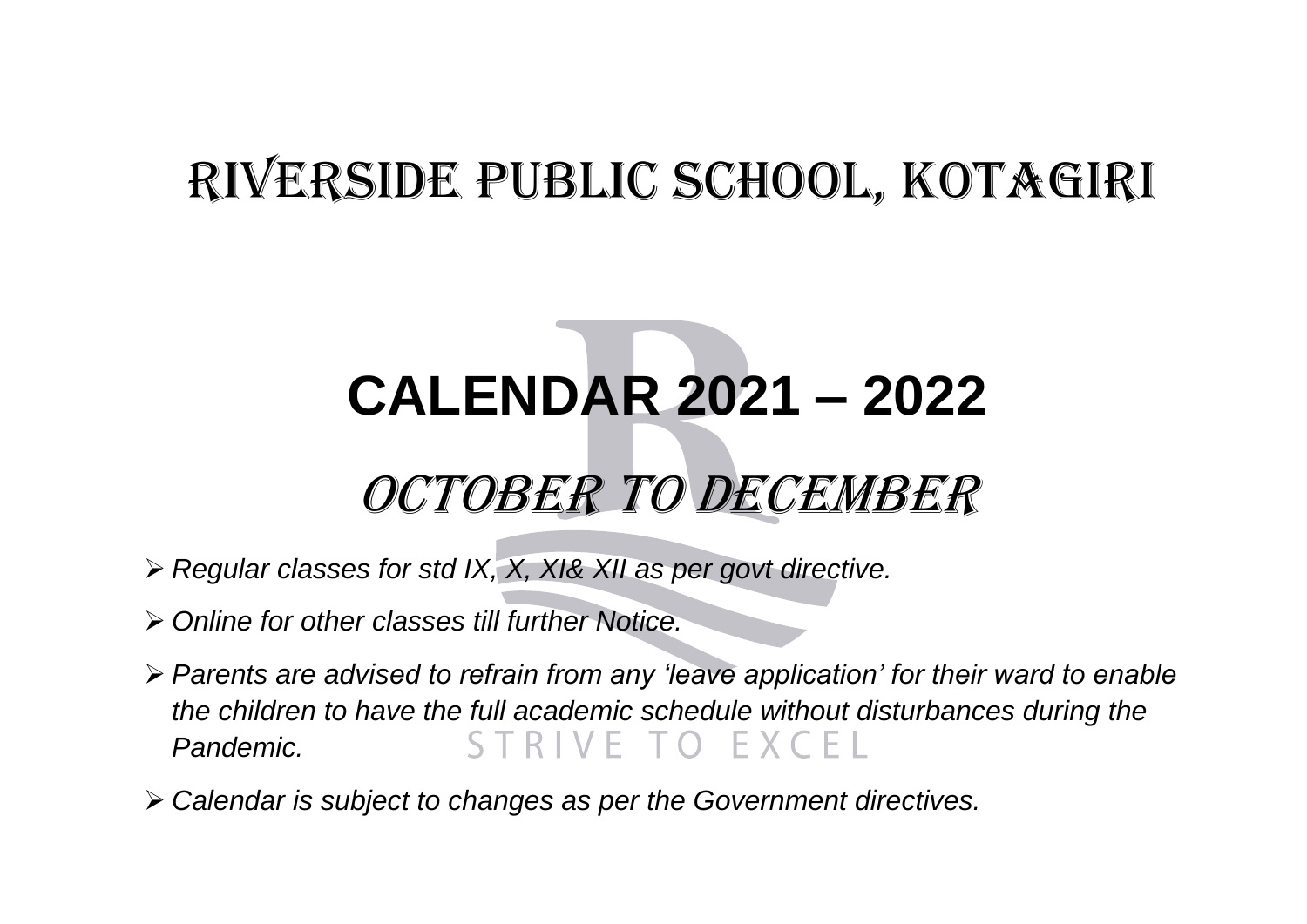| <b>OCTOBER 2021</b> |                |           | <b>Events / Remarks</b>                                                     |
|---------------------|----------------|-----------|-----------------------------------------------------------------------------|
| <b>Day</b>          | <b>Date</b>    | <b>AD</b> | <b>ACADEMIC</b>                                                             |
| <b>FRI</b>          | 1              | 90        | First Term Exam Starts IX to XII                                            |
| <b>SAT</b>          | $\overline{2}$ | н         | <b>Gandhi Jayanthi</b>                                                      |
| <b>SUN</b>          | 3              |           |                                                                             |
| <b>MON</b>          | 4              | 91        | First Term Exam Starts IX to XII                                            |
| <b>TUE</b>          | 5              | 92        | <b>First Term Exam Starts IX to XII</b>                                     |
| <b>WED</b>          | 6              | 93        | First Term Exam Starts IX to XII                                            |
| <b>THU</b>          | $\overline{7}$ | 95        | First Term Exam Starts IX to XII                                            |
| <b>FRI</b>          | 8              | 96        | First Term Exam Starts IX to XII                                            |
| <b>SAT</b>          | 9              | L         | First Term Exam Starts IX to XII                                            |
| <b>SUN</b>          | 10             |           |                                                                             |
| <b>MON</b>          | 11             | 97        | First Term Exam Starts IX to XII                                            |
| <b>TUE</b>          | 12             | 98        | First Term Exam Starts IX to XII                                            |
| <b>WED</b>          | 13             | 99        | First Term Exam Starts IX to XII                                            |
| THU                 | 14             |           | <b>Saraswathy Pooja</b><br>Support classes for Boarders - 10.00am to 1.00pm |
| <b>FRI</b>          | 15             |           | <b>Vijaya Dasami</b><br>Support classes for Boarders - 10.00am to 1.00pm    |
| <b>SAT</b>          | 16             |           | <b>Working Day</b>                                                          |

| <b>Events / Remarks</b> |             |           |                                                                                    |
|-------------------------|-------------|-----------|------------------------------------------------------------------------------------|
| <b>Day</b>              | <b>Date</b> | <b>AD</b> | <b>ACADEMIC</b>                                                                    |
| <b>SUN</b>              | 17          |           |                                                                                    |
| <b>MON</b>              | 18          |           | <b>Working Day</b>                                                                 |
| <b>TUE</b>              | 19          |           | Milad - un -Nabi<br>Support classes for Boarders - 10.00am to 1.00pm               |
| <b>WED</b>              | 20          | 100       | <b>Revision Exams for X and XII</b>                                                |
| <b>THU</b>              | 21          | 101       | <b>Revision Exams for X and XII</b>                                                |
| <b>FRI</b>              | 22          | 102       | <b>Revision Exams for X and XII</b>                                                |
| <b>SAT</b>              | 23          | 103       | <b>Revision Exams for X and XII</b><br>Science Exhibition - Grade IV & V (Virtual) |
| <b>SUN</b>              | 24          |           |                                                                                    |
| <b>MON</b>              | 25          | 104       | <b>Revision Exams for X and XII</b>                                                |
| <b>TUE</b>              | 26          | 105       | <b>Revision Exams for X and XII</b>                                                |
| <b>WED</b>              | 27          | 106       | <b>Revision Exams for X and XII</b>                                                |
| <b>THU</b>              | 28          | 107       | <b>Revision Exams for X and XII</b>                                                |
| <b>FRI</b>              | 29          | 108       | <b>Revision Exams for X and XII</b>                                                |
| <b>SAT</b>              | 30          | 109       | <b>Revision Exams for X and XII</b>                                                |
| <b>SUN</b>              | 31          |           |                                                                                    |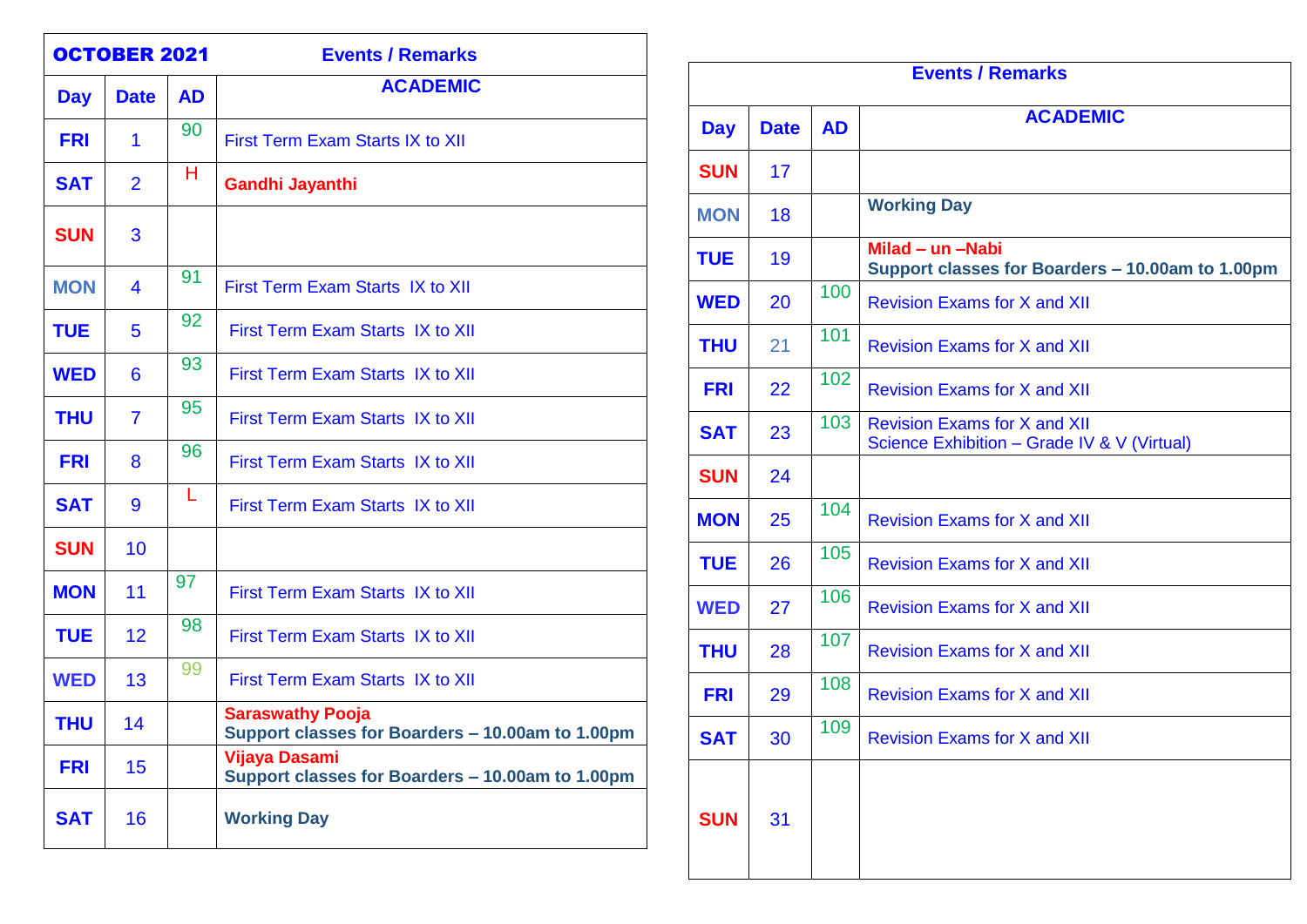| <b>NOVEMBER 2021</b><br><b>Events / Remarks</b> |                |           |                                                                                                                                                           |
|-------------------------------------------------|----------------|-----------|-----------------------------------------------------------------------------------------------------------------------------------------------------------|
| <b>Day</b>                                      | <b>Date</b>    | <b>AD</b> | <b>ACADEMIC</b>                                                                                                                                           |
| <b>MON</b>                                      | 1              | 110       |                                                                                                                                                           |
| <b>TUE</b>                                      | $\overline{2}$ | 111       | Boarders can leave for long weekend after 2.30pm                                                                                                          |
| <b>WED</b>                                      | 3              |           |                                                                                                                                                           |
| <b>THU</b>                                      | 4              |           | <b>Deepavali</b>                                                                                                                                          |
| <b>FRI</b>                                      | 5              |           |                                                                                                                                                           |
| <b>SAT</b>                                      | 6              |           |                                                                                                                                                           |
| <b>SUN</b>                                      | $\overline{7}$ |           | Grade IX to XII Boarders Report to school before<br>4.00pm                                                                                                |
| <b>MON</b>                                      | 8              | 112       | School re-opens for Grade I to VIII Boarders.                                                                                                             |
| <b>TUE</b>                                      | 9              | 113       | School re-opens for Grade I to VIII Day scholars.                                                                                                         |
| <b>WED</b>                                      | 10             | 114       |                                                                                                                                                           |
| <b>THU</b>                                      | 11             | 115       |                                                                                                                                                           |
| <b>FRI</b>                                      | 12             | 116       |                                                                                                                                                           |
| <b>SAT</b>                                      | 13             | 117       |                                                                                                                                                           |
| <b>SUN</b>                                      | 14             |           | <b>Children's Day</b>                                                                                                                                     |
| <b>MON</b>                                      | 15             | 118       | <b>SEMESTER I EXAM STARTS FOR ISC (XII)</b><br><u>&amp; ICSE (X)</u><br><b>ISC-ENGLISH PAPER 2 (LITERATURE)</b><br><b>ICSE - ENGLISH LANGUAGE PAPER I</b> |
| <b>TUE</b>                                      | 16             | 119       | ISC - ENGLISH PAPER I (LANGUAGE)<br><b>ICSE - ENGLISH LITERATURE PAPER 2</b>                                                                              |
|                                                 |                |           |                                                                                                                                                           |

| <b>Events / Remarks</b> |             |           |                                                                                                           |
|-------------------------|-------------|-----------|-----------------------------------------------------------------------------------------------------------|
| <b>Day</b>              | <b>Date</b> | <b>AD</b> | <b>ACADEMIC</b>                                                                                           |
| <b>WED</b>              | 17          | 120       |                                                                                                           |
| <b>THU</b>              | 18          | 121       | <b>ISC-PSYCHOLOGY</b><br>ICSE - HISTORY & CIVICS - H.C.G PAPER 1                                          |
| <b>FRI</b>              | 19          | 122       |                                                                                                           |
| <b>SAT</b>              | 20          | 123       |                                                                                                           |
| <b>SUN</b>              | 21          |           |                                                                                                           |
| <b>MON</b>              | 22          | 124       | <b>ISC-MATHEMATICS</b><br><b>ICSE - MATHEMATICS</b>                                                       |
| <b>TUE</b>              | 23          | 125       | <b>ISC-BUSINESS STUDIES</b><br>ICSE-GEOGRAPHY-H.C.G PAPER 2                                               |
| <b>WED</b>              | 24          | 126       | <b>Project Presentation for Grade 4</b>                                                                   |
| <b>THU</b>              | 25          | 127       | <b>ICSE - HINDI</b>                                                                                       |
| <b>FRI</b>              | 26          | 128       | <b>ISC-PHYSICS PAPER 1 (THEORY)</b><br><b>ICSE - GROUP III</b><br><b>Project Presentation for Grade 3</b> |
| <b>SAT</b>              | 27          | 129       | ISC - HOME SCIENCE PAPER 1 (THEORY)                                                                       |
| <b>SUN</b>              | 28          |           |                                                                                                           |
| <b>MON</b>              | 29          | 130       | <b>ISC-ECONOMICS</b><br><b>ICSE-PHYSICS</b>                                                               |
| <b>TUE</b>              | 30          | 131       | <b>Project Presentation for Grade 5</b><br><b>ICSE- COMMERCIAL STUDIES</b>                                |
|                         |             |           | ISC (XII) SEMESTER I EXAM - 2.00 p.m<br>ICSE (X) SEMESTER I EXAM - 11.00 a.m                              |

 $\blacksquare$